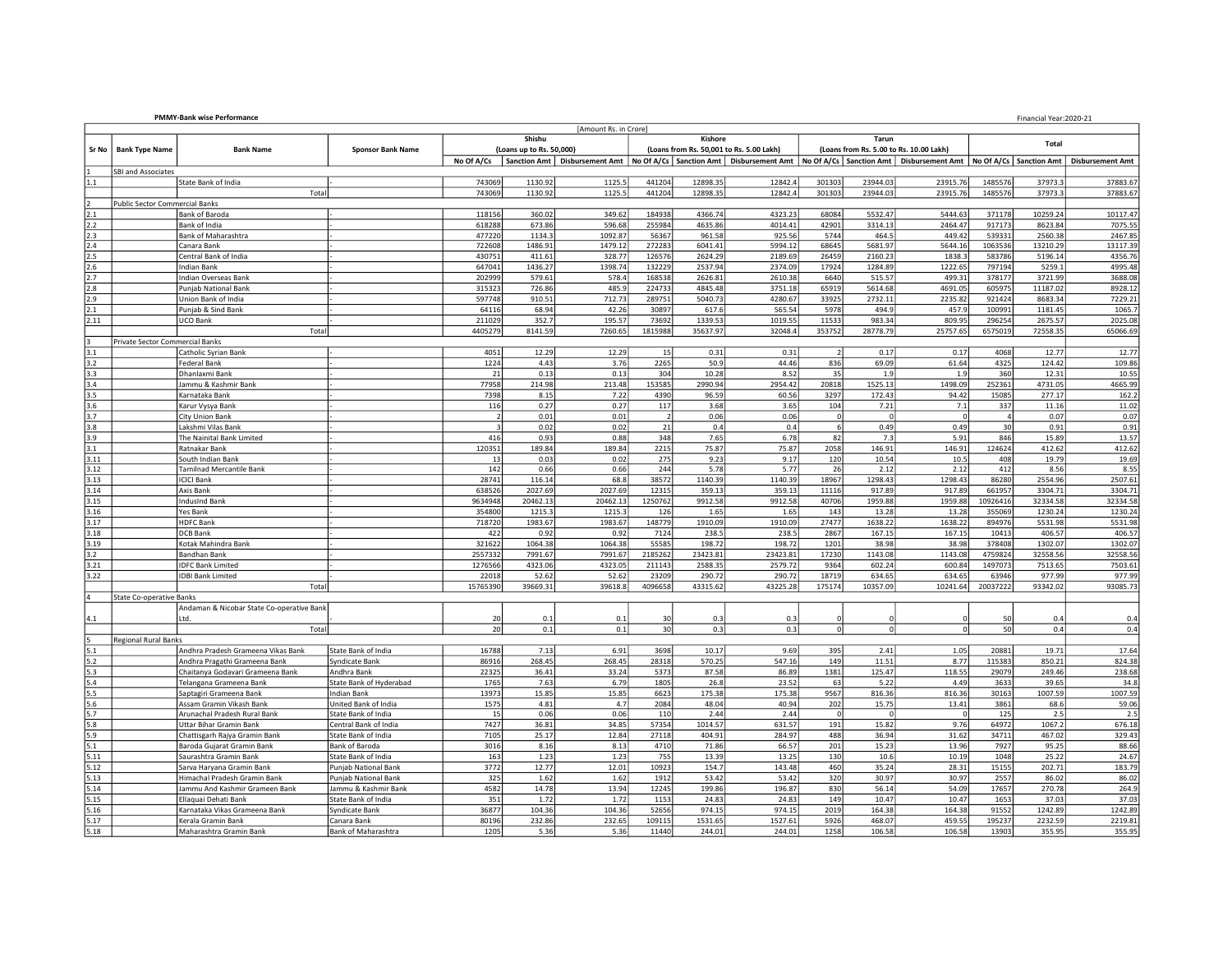| 5.19  | Vidharbha Konkan Gramin Bank               | Bank of India                  | 4500    | 13.29   | 13.18   | 12360    | 214.29       | 211.89         | 172            | 13.17       | 11.04       | 17032   | 240.75   | 236.12   |
|-------|--------------------------------------------|--------------------------------|---------|---------|---------|----------|--------------|----------------|----------------|-------------|-------------|---------|----------|----------|
| 5.2   | Madhyanchal Gramin Bank                    | State Bank of India            | 5819    | 21.78   | 19.61   | 1894     | 35.22        | 31.59          | 122            | 10.06       | 8.71        | 7835    | 67.05    | 59.91    |
| 5.21  | Manipur Rural Bank                         | PUNJAB NATIONAL BANK           | 2363    | 5.82    | 5.82    | 1168     | 17.92        | 17.92          | 25             | 1.88        | 1.88        | 3556    | 25.62    | 25.62    |
| 5.22  |                                            | State Bank of India            | 294     | 1.38    | 1.38    | 19       | 0.4          | 0.4            | 1              | 0.09        | 0.09        | 314     | 1.86     | 1.86     |
|       | Meghalaya Rural Bank                       |                                |         |         |         |          |              |                |                |             |             |         |          |          |
| 5.23  | Mizoram Rural Bank                         | State Bank of India            | 229     | 2.3     | 2.24    | 3496     | 85.63        | 77.41          | 231            | 34.36       | 19.11       | 3956    | 122.28   | 98.76    |
| 5.24  | Nagaland Rural Bank                        | State Bank of India            | 195     | 0.57    | 0.57    | 70       | 1.56         | 1.56           | 22             | 1.61        | 1.61        | 287     | 3.74     | 3.74     |
| 5.25  | Odisha Gramya Bank                         | Indian Overseas Bank           | 12223   | 56.76   | 56.53   | 11336    | 229.22       | 228.86         | 146            | 9.27        | 9.27        | 23705   | 295.25   | 294.66   |
| 5.26  | Utkal Grameen Bank                         | State Bank of India            | 605     | 2.64    | 0.98    | 616      | 15.61        | 3.6            | 97             | 7.81        | 1.74        | 1318    | 26.06    | 6.31     |
| 5.27  | Punjab Gramin Bank                         | Punjab National Bank           | 5059    | 20.4    | 18.82   | 7467     | 111.14       | 102.38         | 95             | 7.18        | 5.68        | 12621   | 138.71   | 126.88   |
| 5.28  | Puduvai Bharathiar Grama Bank              | <b>Indian Bank</b>             | 279     | 0.79    | 0.79    | 1905     | 35.66        | 35.66          | 134            | 10.89       | 10.89       | 2318    | 47.34    | 47.34    |
|       |                                            |                                |         |         |         |          |              |                |                |             |             |         |          |          |
| 5.29  | Baroda Rajasthan Ksethriya Gramin Bank     | Bank of Baroda                 | 6153    | 19.77   | 19.67   | 35710    | 516.23       | 495.1          | 647            | 49.86       | 49.5        | 42510   | 585.87   | 564.27   |
| 5.3   | Rajasthan Marudhara Gramin Bank            | State Bank of Bikaner & Jaipur | 2284    | 6.54    | 5.79    | 3163     | 51.62        | 31.94          | 33             | 2.46        | 1.42        | 5480    | 60.63    | 39.15    |
| 5.31  | Tripura Gramin Bank                        | United Bank Of India           | 13937   | 50.91   | 48.04   | 14155    | 232.7        | 211.26         | 422            | 31.14       | 29.25       | 28514   | 314.75   | 288.54   |
| 5.32  | Uttarakhand Gramin Bank                    | State Bank of India            | 1265    | 4.15    | 4.15    | 3598     | 66.8         | 66.8           | 370            | 28.39       | 28.39       | 5233    | 99.34    | 99.34    |
| 5.33  | Bangiya Gramin Vikash Bank                 | United Bank of India           | 4506    | 15.06   | 14.19   | 8569     | 146.66       | 134.9          | 140            | 10.86       | 10.07       | 13215   | 172.58   | 159.16   |
| 5.34  | Paschim Banga Gramin Bank                  | UCO Bank                       | 6811    | 21.79   | 21.79   | 31993    | 905.11       | 905.11         | 2535           | 177.51      | 177.51      | 41339   | 1104.41  | 1104.41  |
| 5.35  | Uttarbanga Kshetriya Gramin Bank           | Central Bank of India          | 417     | 2.07    | 2.07    | 4736     | 71.57        | 71.57          | 3 <sup>1</sup> | 0.22        | 0.22        | 5156    | 73.86    | 73.86    |
| 5.36  | Jharkhand Rajya Gramin Bank                | SBI                            | 568     | 2.84    | 2.84    | 313      | 3.76         | 3.76           | $\Omega$       |             |             | 881     | 6.6      | 6.6      |
| 5.37  | Tamil Nadu Grama Bank                      | <b>Indian Bank</b>             | 9575    | 11.69   | 11.69   | 19764    | 414.12       | 414.12         | 4713           | 372.56      | 372.56      | 34052   | 798.38   | 798.38   |
| 5.38  | Aryavart Bank                              |                                | 19871   | 49.85   | 47.04   | 21636    | 338.12       | 321.33         | 492            | 34.74       | 33.65       | 41999   | 422.72   | 402.02   |
| 5.39  | Dakshin Bihar Gramin Bank                  |                                | 1541    | 3.85    | 2.42    | 22542    | 753.26       | 210.39         | 66             | 5.34        | 3.95        | 24149   | 762.45   | 216.76   |
| 5.4   |                                            | Punjab National Bank           | 227786  | 659.15  | 659.15  | 239701   | 3204.92      | 3172.87        | 5549           | 483.96      | 483.96      | 473036  | 4348.03  | 4315.98  |
|       | Karnataka Gramin Bank                      |                                |         |         |         |          |              |                |                |             |             |         |          |          |
| 5.41  | Madhya Pradesh Gramin Bank                 | Bank of India                  | 73015   | 170.49  | 106.39  | 28043    | 512.93       | 403.41         | 1790           | 139.75      | 118.71      | 102848  | 823.17   | 628.51   |
| 5.42  | Prathma UP Grameen Bank                    |                                | 5189    | 21.79   | 14.3    | 13834    | 218.79       | 130.73         | 864            | 64.44       | 32.48       | 19887   | 305.02   | 177.52   |
| 5.43  | Baroda UP Bank                             | Bank of Baroda                 | 26160   | 108.36  | 105.56  | 14125    | 288.33       | 251.54         | 1214           | 90.41       | 84.3        | 41499   | 487.1    | 441.39   |
|       | Total                                      |                                | 719020  | 2059.21 | 1949.7  | 839605   | 14079.58     | 12582.85       | 43612          | 3515.14     | 3378.5      | 1602237 | 19653.93 | 17911.06 |
|       | Micro Finance Institutions                 |                                |         |         |         |          |              |                |                |             |             |         |          |          |
| 6.1   | NON NBFC-Micro Finance Institutions        |                                | 570776  | 901.27  | 901.27  | $\Omega$ | $\Omega$     | $\Omega$       | 0              | $\Omega$    | $\Omega$    | 570776  | 901.27   | 901.27   |
| $6.2$ | <b>CASHPOR Micro Credit</b>                |                                | 338887  | 1129.7  | 1129.7  | 42343    | 322.67       | 322.67         | $\mathbf 0$    |             |             | 381230  | 1452.37  | 1452.37  |
|       | Welfare Organisation for Multipurpose mass |                                |         |         |         |          |              |                |                |             |             |         |          |          |
| 6.3   | Awareness Network (WOMAN)                  |                                | 392     | 0.89    | 0.89    | 25       | 0.14         | 0.14           | $\Omega$       |             |             | 417     | 1.03     | 1.03     |
|       | Total                                      |                                | 910055  | 2031.86 | 2031.86 | 42368    | 322.81       | 322.81         | οl             | $\mathbf 0$ | 0           | 952423  | 2354.67  | 2354.67  |
|       | NBFC-Micro Finance Institutions            |                                |         |         |         |          |              |                |                |             |             |         |          |          |
| 7.1   | Agora Microfinance India Ltd               |                                | 2876    | 8.57    | 8.57    | $\Omega$ | $\Omega$     | 0              | 0              | $\Omega$    | $\mathbf 0$ | 2876    | 8.57     | 8.57     |
| 7.2   | VEDIKA CREDIT CAPITAL LTD                  |                                | 35086   | 139.38  | 139.38  | $\Omega$ | $\Omega$     | $\Omega$       | ΩI             |             | $\Omega$    | 35086   | 139.38   | 139.38   |
| 7.3   | Pahal Financial Services Private Limited   |                                | 114017  | 381.31  | 381.31  | 11039    | 70.71        | 70.71          | 0              | $\Omega$    | $\Omega$    | 125056  | 452.02   | 452.02   |
| 7.4   | Annapurna Microfinance Pvt. Ltd.           |                                | 1183159 | 4091.54 | 4091.54 | 30719    | 381.54       | 381.54         | 622            | 43.97       | 43.97       | 1214500 | 4517.05  | 4517.05  |
| 7.5   | Village Financial Services Pvt Ltd         |                                | 90288   | 211.23  | 211.23  | $\Omega$ |              | $\Omega$       | 0              | $\Omega$    |             | 90288   | 211.23   | 211.23   |
| 7.6   |                                            |                                | 325173  | 1208.32 | 1208.32 | 45564    | 269.6        | 269.6          | 0              | $\Omega$    | $\Omega$    | 370737  | 1477.92  | 1477.92  |
|       | Muthoot Microfin Ltd                       |                                |         |         |         |          |              |                |                |             |             |         |          |          |
|       | ASA International India Microfinance Pvt.  |                                |         |         |         |          |              |                |                |             |             |         |          |          |
| 7.7   | ht I                                       |                                | 368715  | 1014.7  | 1014.7  | 2987     | 18.47        | 18.47          | $\Omega$       |             |             | 371702  | 1033.17  | 1033.17  |
| 7.8   | Samasta Microfinance Limited               |                                | 848348  | 2672.2  | 2672.2  |          |              |                | $\mathbf 0$    | $\Omega$    | $\Omega$    | 848348  | 2672.2   | 2672.2   |
| 7.9   | JAGARAN MICROFIN PVT LTD.                  |                                | 190778  | 79.37   | 79.37   | 6322     | 21.29        | 21.29          | ΩI             | $\Omega$    | $\Omega$    | 197100  | 100.67   | 100.67   |
| 7.1   | NIGHTINGALE FINVEST PVT. LTD.              |                                | 127     | 0.46    | 0.46    | 28       | 0.17         | 0.17           | ΩI             | $\Omega$    | $\Omega$    | 155     | 0.63     | 0.63     |
|       | Grameen Koota Financial Services Private   |                                |         |         |         |          |              |                |                |             |             |         |          |          |
| 7.11  | Limited                                    |                                | 1249370 | 3772.33 | 3772.33 | 576307   | 4134.15      | 4134.15        |                |             |             | 1825677 | 7906.48  | 7906.48  |
| 7.12  | M Power Microfinance Pvt Ltd               |                                | 3431    | 14.23   | 14.23   |          | $\Omega$     | $\Omega$       | $\Omega$       | $\Omega$    | $\Omega$    | 3431    | 14.23    | 14.23    |
| 7.13  | MADURA MICRO FINANCE LIMITED               |                                | 312771  | 1159.76 | 1159.76 | $\Omega$ | $\Omega$     | $\Omega$       | $\Omega$       | $\Omega$    | $\Omega$    | 312771  | 1159.76  | 1159.76  |
| 7.14  | Chaitanya India Fin Credit Pvt Ltd         |                                | 231273  | 748.36  | 742.76  | $\Omega$ | $\mathbf{0}$ | $\overline{0}$ | $\Omega$       | $\mathbf 0$ | $\Omega$    | 231273  | 748.36   | 742.76   |
| 7.15  | <b>MSM Microfinance Limited</b>            |                                | 36263   | 104.13  | 104.13  | $\Omega$ | $\Omega$     | $\Omega$       | $\Omega$       | $\Omega$    | $\Omega$    | 36263   | 104.13   | 104.13   |
| 7.16  | SHARE MICROFIN LIMITED                     |                                | 220418  | 609.57  | 609.57  | 12756    | 69.34        | 69.34          | ΩI             | $\Omega$    | $\Omega$    | 233174  | 678.92   | 678.92   |
|       | Belstar Investment and Finance Private     |                                |         |         |         |          |              |                |                |             |             |         |          |          |
| 7.17  | .imited                                    |                                | 59502   | 1902.54 | 1902.54 | 43261    | 299.74       | 299.74         |                |             |             | 638286  | 2202.28  | 2202.28  |
| 7.18  | Adhikar Microfinance Private Limited       |                                |         |         |         | n        |              | $\Omega$       | $\Omega$       | $\Omega$    |             | ſ       |          |          |
| 7.19  | Namra Finance Ltd.                         |                                | 113169  | 415.73  | 415.73  | $\Omega$ | $\Omega$     | $\Omega$       | 0              | $\Omega$    |             | 113169  | 415.73   | 415.73   |
|       |                                            |                                |         |         |         |          |              |                |                |             |             |         |          |          |
| 7.2   | SVATANTRA MICROFIN PRIVATE LIMITED         |                                | 523512  | 1645.81 | 1645.81 | 137653   | 768.57       | 768.57         |                |             |             | 661165  | 2414.38  | 2414.38  |
|       |                                            |                                |         |         |         |          |              | $\Omega$       | $\Omega$       |             |             |         |          |          |
| 7.21  | Saija Finance private limited              |                                | 317     | 1.18    | 1.18    |          | $\Omega$     |                |                | $\Omega$    |             | 317     | 1.18     | 1.18     |
| 7.22  | Satin Creditcare Network Limited           |                                | 1180717 | 3776.37 | 3776.37 | $\Omega$ | $\Omega$     | $\Omega$       | Ω              | $\mathbf 0$ | $\Omega$    | 1180717 | 3776.37  | 3776.37  |
| 7.23  | Margdarshak Financial Services Limited     |                                | 78848   | 162.72  | 162.72  | $\Omega$ | $\Omega$     | $\Omega$       | 0              | $\Omega$    | $\Omega$    | 78848   | 162.72   | 162.72   |
| 7.24  | Sambandh Finserve Private Limited          |                                | 164456  | 498.72  | 498.72  | 171      | 1.19         | 1.19           | ΩI             | $\Omega$    |             | 164627  | 499.92   | 499.92   |
| 7.25  | Navachetana Microfin Services Pvt Ltd      |                                | 53628   | 88.73   | 88.73   |          |              | $\Omega$       | 0              | $\Omega$    | $\Omega$    | 53628   | 88.73    | 88.73    |
| 7.26  | Asirvad Microfinance Pvt. Ltd              |                                | 537108  | 1523.9  | 1523.9  | 21420    | 124.04       | 124.04         | $\Omega$       | $\Omega$    |             | 558528  | 1647.94  | 1647.94  |
| 7.27  | Fusion Microfinance Pvt. Ltd.              |                                | 1140738 | 3879.57 | 3670.88 |          |              | $\Omega$       | ΩI             | $\Omega$    |             | 1140738 | 3879.57  | 3670.88  |
| 7.28  | Arohan Financial Services Pvt. Ltd         |                                | 1120948 | 2941.51 | 2941.51 | 24520    | 138.74       | 138.74         | 95             | 7.1         | 7.1         | 1145563 | 3087.34  | 3087.34  |
| 7.29  | Light Microfinance Private Limited         |                                | 124698  | 473.01  | 473.01  | 29614    | 199.46       | 199.46         | 0              | $\Omega$    | $\Omega$    | 154312  | 672.48   | 672.48   |
| 7.3   | Midland Microfinance Limited               |                                | 276370  | 676.99  | 676.99  | 1898     | 12.65        | 12.65          | Ω              | $\Omega$    | 0           | 278268  | 689.64   | 689.64   |